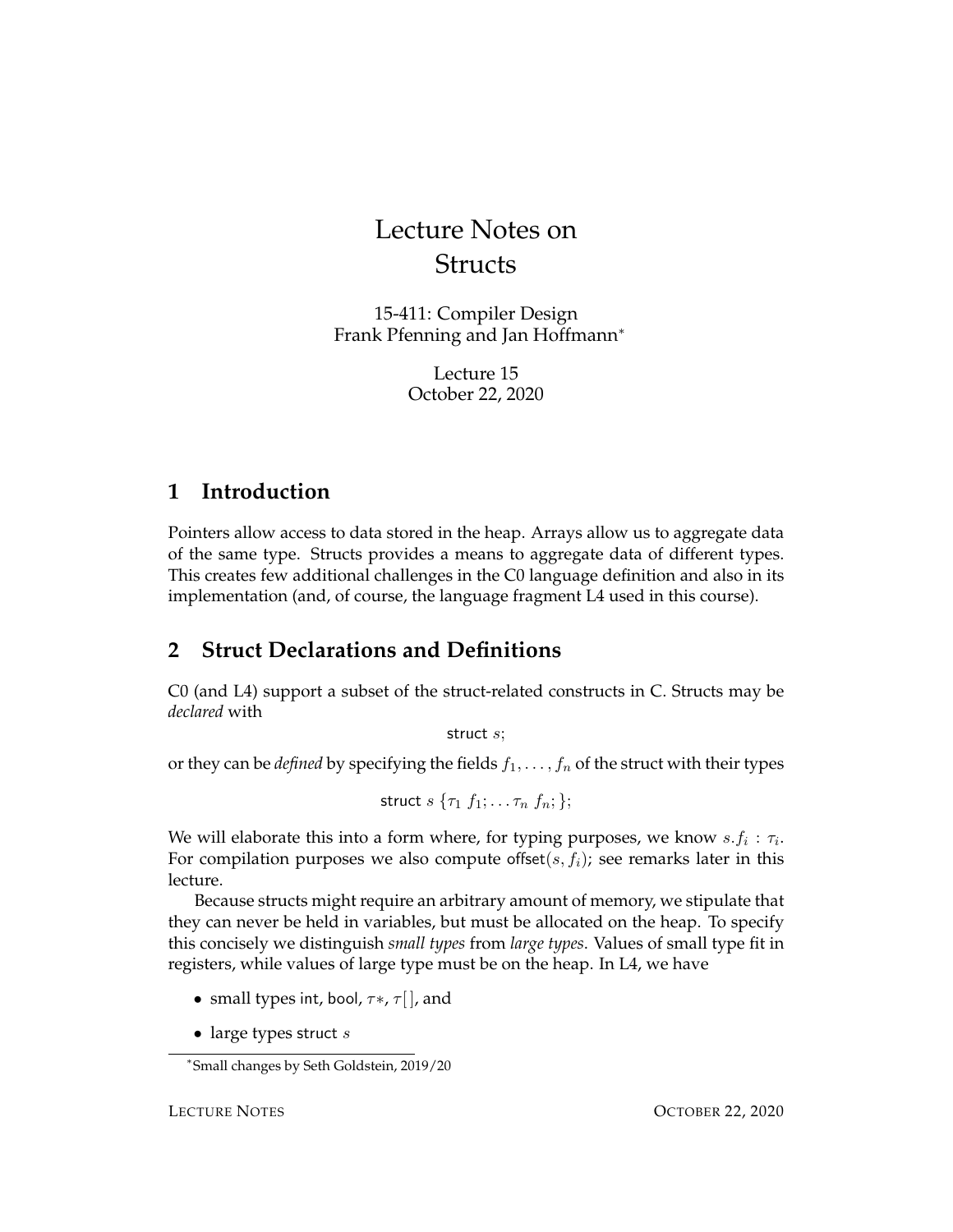We have the following significant restrictions on types:

- Local variables, function parameters, and return values must have small type.
- Left- and right-hand sides of assignments must have small type.
- Conditional expressions must have small type.
- Equality and disequality must compare expressions of small type.
- Expressions used as statements must have small type.

There are some scoping requirements imposed on structs, but they are surprisingly lenient. The reason is that undefined structs provide a very weak form of polymorphism. For example, we can pass values of type struct  $s * a$  pointers without needing to know how struct  $s$  is defined, as long as we don't attempt to access its fields. The following static semantic rules apply:

- 1. Field names occupy their own name space, so they cannot clash with variable, function, or type names (but they must be distinct from keywords). The same field names can be used in different struct definitions.
- 2. In a given struct definition, all field names must be distinct.
- 3. A struct may be defined at most once.
- 4. Types struct s that have not (yet) been defined may be referenced as long as their size is irrelevant. The size of a struct is *relevant* in expressions alloc(struct s), alloc array(struct  $s, e$ ), and in struct definitions when serving as the type of a field.
- 5. An occurrence of struct s in a context where its size is irrelevant serves as an *implicit declaration* of the type struct s. In effect this means that explicit struct declarations are optional (but encouraged as good style).

## **3 Expressions and Typing**

The extension of the language of expressions and destinations is surprisingly economical.

$$
e \quad ::= \quad \dots \mid e.f
$$
  

$$
d \quad ::= \quad \dots \mid d.f
$$

We also define (typically during elaboration):

$$
e \rightarrow f \equiv (*e).f
$$

which can also be used as a destination in the form  $d \rightarrow f$ .

LECTURE NOTES **OCTOBER 22, 2020**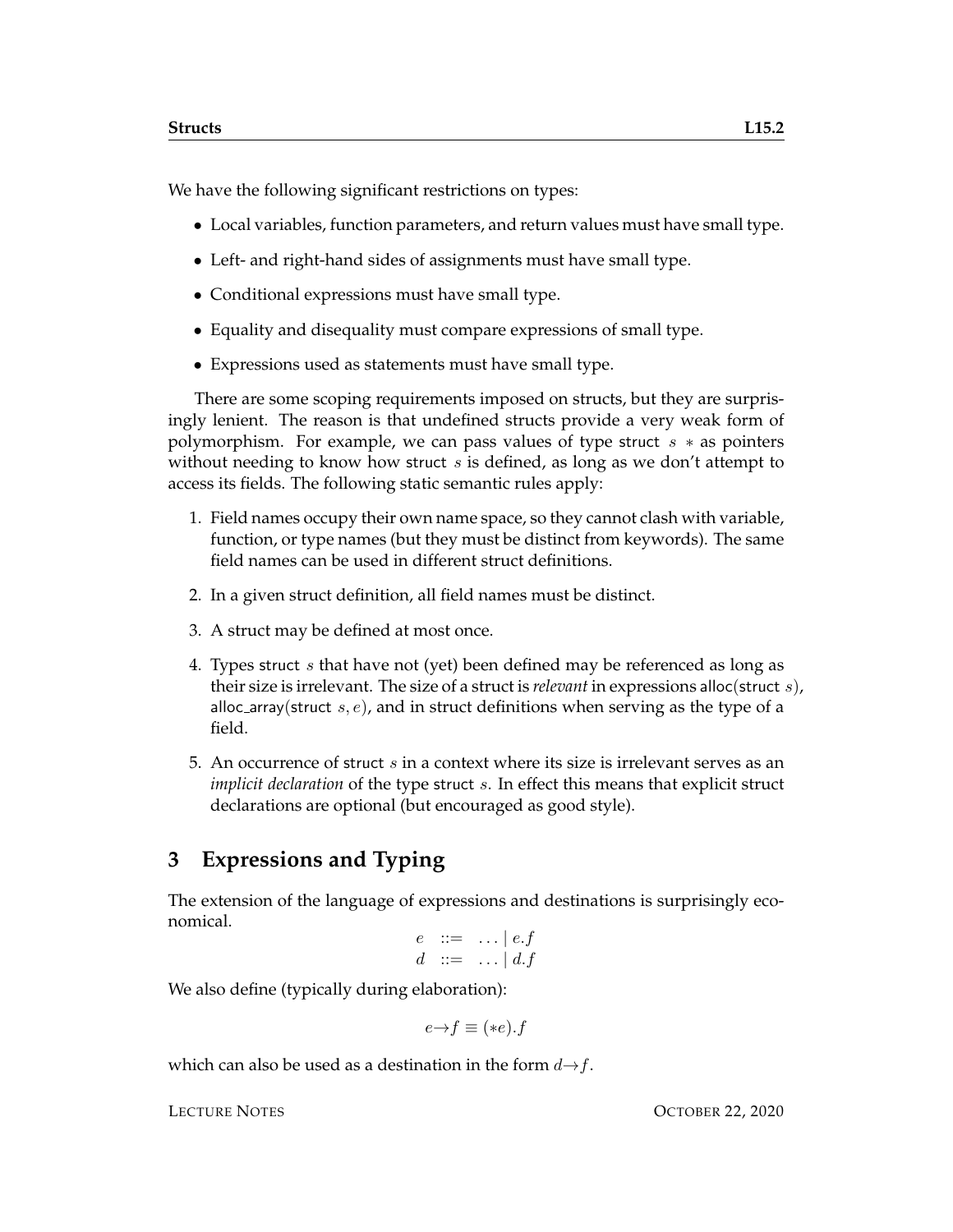$$
\frac{\Gamma \vdash e : \text{struct } s \quad s.f : \tau}{\Gamma \vdash e.f : \tau}
$$

For this rule to apply, struct s must have been defined. It is not sufficient for it to have just been declared, because we could not determine the type of field f.

Because destinations are also expressions, no additional typing rules are needed for destinations. But recall from the restrictions in Section [2](#page-0-0) that prior rules are severely restricted by allowing only small types.

#### **4 Dynamic Semantics**

As might be suspected, the dynamic semantics for structs is more difficult. This is because we write programs as if structs would fit into variables; in reality we are mostly manipulating their addresses. For example, under the definition

```
struct point {
  int x;
  int y;
};
and after
```

```
struct point* p = alloc(struct point);
```
the expression (∗p).y should evaluate to 0. But what is the value of ∗p? We *could* say that ∗p evaluates to the value representing the entire struct, and write rules like this:

$$
\begin{array}{lcl} H\mathrel{;} S\mathrel{;} \eta\vdash e.f\rhd K\\ H\mathrel{;} S\mathrel{;} \eta\vdash \{x=v_1,y=v_2\}\rhd(\_,y\ ,K)\end{array} \longrightarrow\begin{array}{lcl} H\mathrel{;} S\mathrel{;} \eta\vdash e\rhd(\_,y\ ,K)\\ \longrightarrow& H\mathrel{;} S\mathrel{;} \eta\vdash v_2\rhd K\end{array}
$$

but such a rule would seem to indicate that, in order to evaluate  $(*p).y$ , we first read the entire struct out of memory, obtaining the struct value  $\{x = v_1, y = v_2\}$ , and then we select the correct field  $v_2$  from that struct. This is *not* what will actually happen when we execute this code. What actually should happen when we read from  $(*p).f$  is that we first get the address of the beginning of the struct, p. Next we take the byte offset of the field y  $(4, \text{ under the x86-64 ABI we are using})$ , counting from the beginning of the struct, and add that to  $p$ . Finally, we retrieve the integer stored at the address  $p + 4$ .

In C, we could write this symbolically using the *address-of* operation, and say that evaluating  $p\rightarrow f$  is the same as evaluating  $*(\&((\ast p).f))$ . In general, when the expression has a large type, we evaluate  $*e$ , by taking the value of e but not dereferencing it. This is quite similar to what we have to do when ∗d appears as an l-value on the left-hand side of an assignment. To unify these, we introduce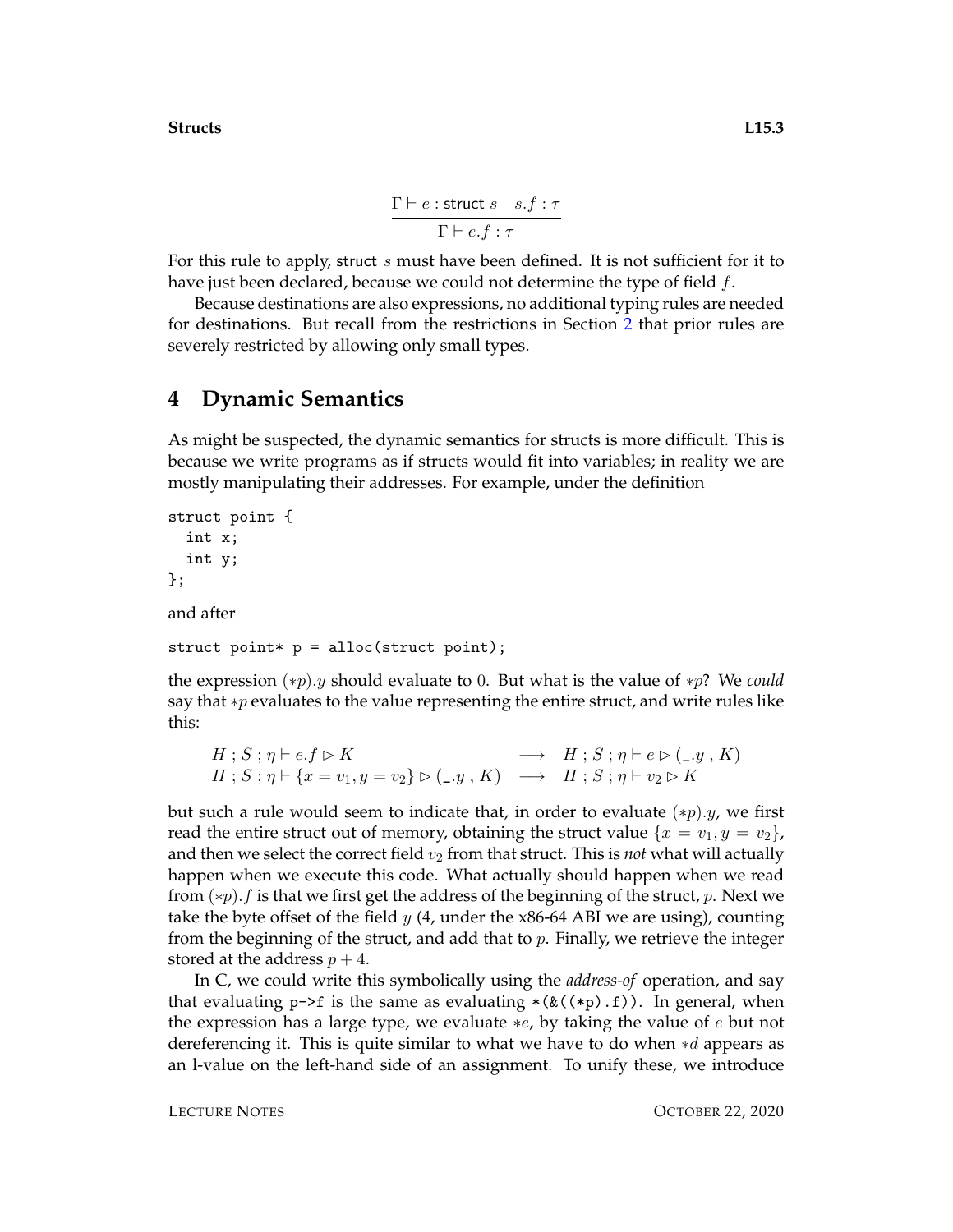the new construct  $\&e$  where  $e$  has a large type. This is not an extension of the source language (which would greatly complicate its semantics), but we use it in the description of the operational semantics.

It is first used for field access. For an expression  $e.f$  we evaluate it exactly as described above: rather than getting the entire struct, we get the address of the desired field in the struct and dereference that instead.

$$
H; S; \eta \vdash e.f \rhd K \longrightarrow H; S; \eta \vdash *(\& (e.f)) \rhd K
$$

Next we have several rules for computing addresses of expressions of large type.

 $H : S : \eta \vdash \&(*e) \triangleright K \longrightarrow H : S : \eta \vdash e \triangleright K$  $H$ ;  $S$ ;  $\eta \vdash \& (e.f) \triangleright K$   $\longrightarrow$   $H$ ;  $S$ ;  $\eta \vdash \& e \triangleright (\& (\_, f) , K)$  $H : S : \eta \vdash a \rhd (\&\underline{\ } (f), K) \longrightarrow H : S : \eta \vdash a + \text{offset}(s, f) \rhd K$  $(a \neq 0, a :$  struct s)  $H : S : \eta \vdash a \triangleright (\&(c, f), K) \longrightarrow$  exception(mem)  $(a = 0)$  $H$ ;  $S$ ;  $\eta \vdash \& (e_1[e_2]) \triangleright K \longrightarrow H$ ;  $S$ ;  $\eta \vdash e_1 \triangleright (\& (e_2])$ ,  $K$ )  $H : S : \eta \vdash a \rhd (\&(\_ [e_2]) , K) \longrightarrow H : S : \eta \vdash e_2 \rhd (\&(\alpha \ulcorner), K)$  $H$ ;  $S$ ;  $\eta$   $\vdash$   $i \triangleright (\& (a[\_], K) \longrightarrow H$ ;  $S$ ;  $\eta$   $\vdash$   $a + i|\tau| \triangleright K$  $a \neq 0, 0 \leq i <$ length $(a), a : \tau$ []  $H : S : \eta \vdash i \rhd (\& (a[\_], K) \longrightarrow \text{exception}(mem))$  $a = 0$  or  $i < 0$  or  $i >$  length $(a)$ 

These are the only cases, because they are the only possibilities for expressions of large type: a field dereference, a pointer dereference, or an array access.

Because of the layout requirements of C and C0, address calculation sometimes have to iterate. This is captures in the rules above by one address calculus invoking another in the continuation. To see the need for that, we extend the example above.

```
struct point {
  int x;
  int y;
};
struct line {
  struct point A;
  struct point B;
};
In the code fragment
struct line* L = alloc(struct line);
...
```
int  $x = (*L) . B . y;$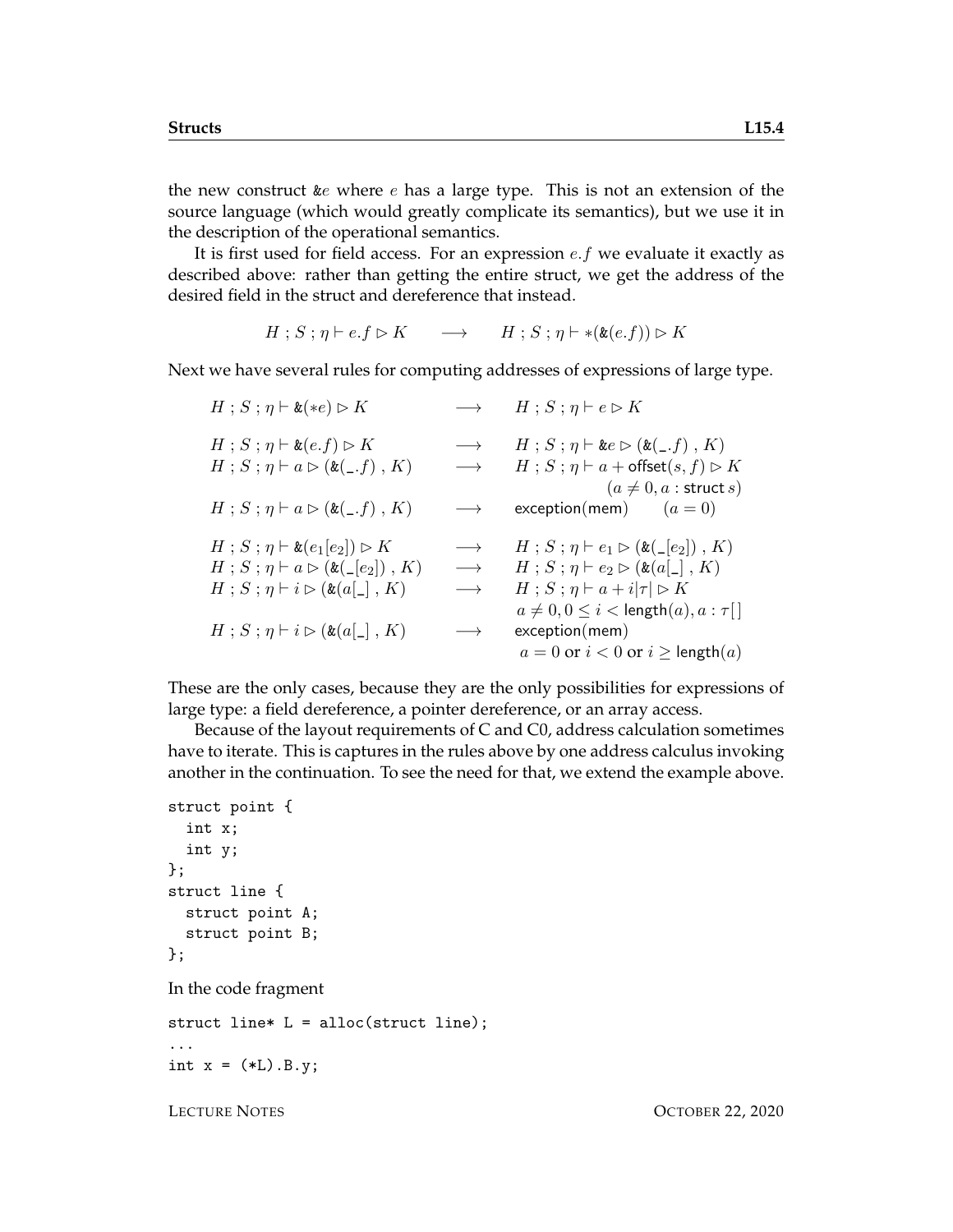we have to compute the address of  $(*L).B.y.$  Such a computation would proceed as follows:

 $H : S : \eta \vdash \text{assign}(x,(*L).B.y) \blacktriangleright K$  $\longrightarrow H$ ;  $S$ ;  $\eta \vdash ((*L).B.y) \qquad \qquad \triangleright (\text{assign}(x, \_), K)$  $\longrightarrow H$ ;  $S$ ;  $\eta \vdash *(*((*L).B.y))$   $\triangleright$  (assign $(x, \_)$ , K)  $\longrightarrow H$ ;  $S$ ;  $\eta \vdash \& ((*L).B.y)$   $\longrightarrow$   $(*(\_)$ , assign $(x, \_)$ ,  $K)$  $\longrightarrow H$ ;  $S$ ;  $\eta \vdash \& ((*L).B)$   $\triangleright (\& (\_, y)$ ,  $*(\_)$ , assign $(x, \_)$ , K)  $\longrightarrow H$ ;  $S$ ;  $\eta \vdash \&(*L)$   $\triangleright (\&(\_,B)$ ,  $\&(\_,y)$ ,  $\ast(\_)$ , assign $(x, \_)$ ,  $K)$  $\longrightarrow H$ ;  $S$ ;  $\eta \vdash L$   $\longrightarrow$   $\triangleright$   $(\&(\_,B)$ ,  $\&(\_,y)$ ,  $\ast$   $(\_)$ ,  $\longrightarrow$   $\infty$   $(K)$  $\longrightarrow H$ ;  $S$ ;  $\eta \vdash a$   $\longrightarrow$   $\triangleright$   $(\&(\_,B)$ ,  $\&(\_,y)$ ,  $\ast$   $(\_)$ ,  $\longrightarrow$   $\to$   $\infty$ (*given that*  $H$ ;  $S$ ;  $\eta(L) = a, a \neq 0$ )  $\longrightarrow H$ ;  $S$ ;  $\eta \vdash a + 8$   $\qquad \qquad \rhd (\&(-y)$ ,  $\ast$ (\_), assign $(x, \_)$ , K) (*given that* offset(line,  $B$ ) = 8)  $\longrightarrow H$ ;  $S$ ;  $\eta \vdash a + 12$   $\longrightarrow$   $\downarrow$   $\downarrow$ ), assign $(x, \_)$ ,  $K$ (*given that* offset(point,  $y$ ) = 4)  $\longrightarrow H$ ;  $S$ ;  $\eta \vdash c$   $\triangleright$  (assign(x, \_), K) (*given that*  $H(a+12) = c$ )  $\longrightarrow H$ ;  $S$ ;  $\eta[x \mapsto c]$   $\vdash$  nop  $\blacktriangleright K$ 

## **5 Revisiting Assignment**

We can exploit this new construct to simplify rules for assignment to destinations that are not variables (that is, they denote addresses on the heap).

| $H$ ; $S$ ; $\eta$ $\vdash$ assign $(d, e) \blacktriangleright K$                                                                   | $\longrightarrow$ $H$ ; $S$ ; $\eta \vdash \&d \rhd (\text{assign}(\_,e)$ , $K)$ $(d \neq x)$ |              |
|-------------------------------------------------------------------------------------------------------------------------------------|-----------------------------------------------------------------------------------------------|--------------|
| $H: S: \eta \vdash a \rhd (\text{assign}(\_, e), K) \rightarrow H: S: \eta \vdash e \rhd (\text{assign}(a, \_) , K)$                |                                                                                               |              |
| $H: S: \eta \vdash v \rhd (\text{assign}(a, \_), K) \rightarrow H[a \mapsto v]$ ; $S: \eta \vdash \text{nop} \blacktriangleright K$ |                                                                                               | $(a \neq 0)$ |
| $H: S: \eta \vdash v \rhd (\text{assign}(a, \_), K) \longrightarrow \text{exception}(mem)$                                          |                                                                                               | $(a = 0)$    |

When structs are allocated in memory, all the fields are initialized with their default values. As mentioned in the previous lecture, this just means filling the memory with 0, which is what the C library function calloc does.

Using address-of in assignment also allows us to handle statements of the form d  $*=$  e. If d is just an identifier x, then this can be elaborated into assign( $x, x \times e$ ), but in the event that  $d$  denotes an address on the heap, we need to first evaluate that address  $a$  denoted by  $d$ , then read from the address and compute the value that needs to be written back to the same address. If we elaborate  $d \odot = e$  into a new form asnop $(d, \odot, e)$  when  $d \neq x$ , then these rules work to describe dynamic semantics:

```
H : S : \eta \vdash \mathsf{asnop}(d, \odot, e) \blacktriangleright K \longrightarrow H : S : \eta \vdash \& d \triangleright (\mathsf{asnop}(\_, \odot, e) , K)H : S : \eta \vdash a \rhd (\text{asnop}(\_, \odot, e) , K) \longrightarrow H : S : \eta \vdash e \rhd (\text{asnop}(a, \odot, \_) , K)H : S : \eta \vdash v \rhd (\text{asnop}(a, \odot, \_) , K) \longrightarrow H : S : \eta \vdash \text{assign}(a, *a \odot v) \blacktriangleright K
```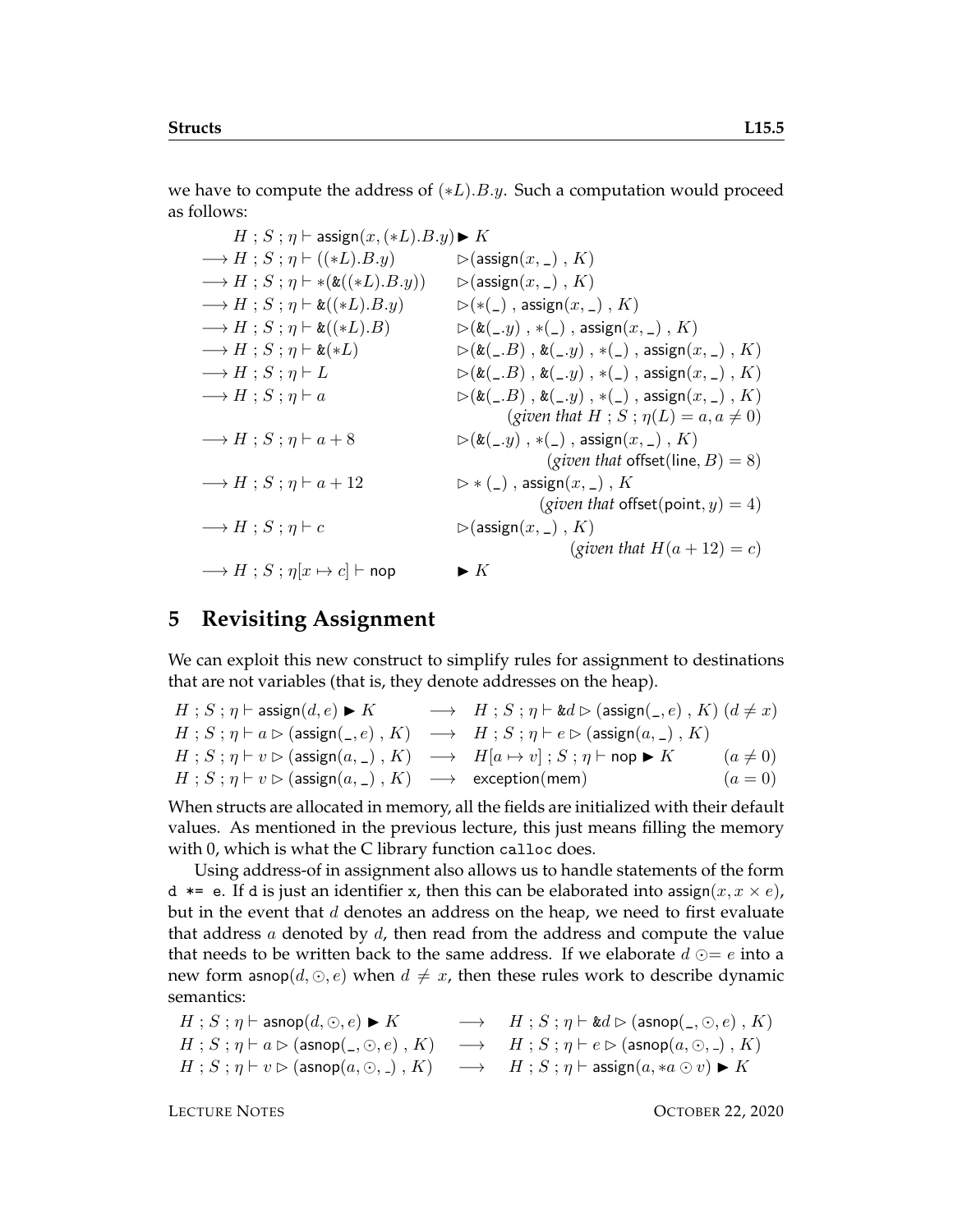## **6 Dealing with Different Data Sizes**

In L2 and L3 we only had integers and booleans, but in L4 we have data of different sizes. For small types, we have the following table:

| L <sub>4</sub> type       |       | size in bytes C type |          |
|---------------------------|-------|----------------------|----------|
| int                       | $= 4$ |                      | int      |
| bool                      | $= 4$ |                      | int      |
| $ \tau* $                 | $=$ 8 |                      | $t$ $*$  |
| $ \tau$ []                | $= 8$ |                      | $t$ $*$  |
| $ $ struct $s  =$ size(s) |       |                      | struct s |

Note that we have decided to represent L3 booleans as integers in C, rather than as members of the type bool (defined as an alias to \_Bool). This is because booleans in C, according to the x86-64 ABI, have width [1](#page-5-0) byte and do not need to be aligned.<sup>1</sup> Actually, the introduction of type bool to C seems relatively recent, so just using type int to represent truth values is not inconsistent with the C philosophy. In full C0 we decided on representing C0 booleans as C booleans, since we also have characters of width 1 byte and therefore cannot avoid dealing with data of size 1.

The size of a struct type is computed by laying out the structs in memory from left to right, inserting padding to make sure that each field is properly aligned. Each integer and boolean must be aligned at 0 modulo 4, each pointer or array reference must be aligned at 0 modulo 8, and each enclosed struct must be aligned according to its most stringent field requirement. Furthermore, we add padding at the end so that the whole struct has a size which is 0 modulo its most stringent field requirement. This is so arrays can be laid out simply by knowing the size of its type. The C library function calloc should always return a pointer that is 0 modulo 8 and therefore appropriate for any struct we might want to allocate.

# **7 Detail: Register Sizes**

Dealing with data of different sizes will likely require maintaining additional information in your compiler so you can pick the right load/store and register movement instructions (movl vs. movq), the right comparisons (cmpl vs. cmpq), reserve the appropriate amount of stack space, allocate the appropriate amount of heap space, and do correct address calculations.

The good news is that in L3 and L4, registers only need to hold 4 byte or 8 byte values. Still, it is very easy to introduce bugs when you do not explicitly mediate changes in data size. For example, for the intermediate form we recommend

<span id="page-5-0"></span> $1$ This created some significant complications in writing the compiler for L3 that we wanted to avoid.